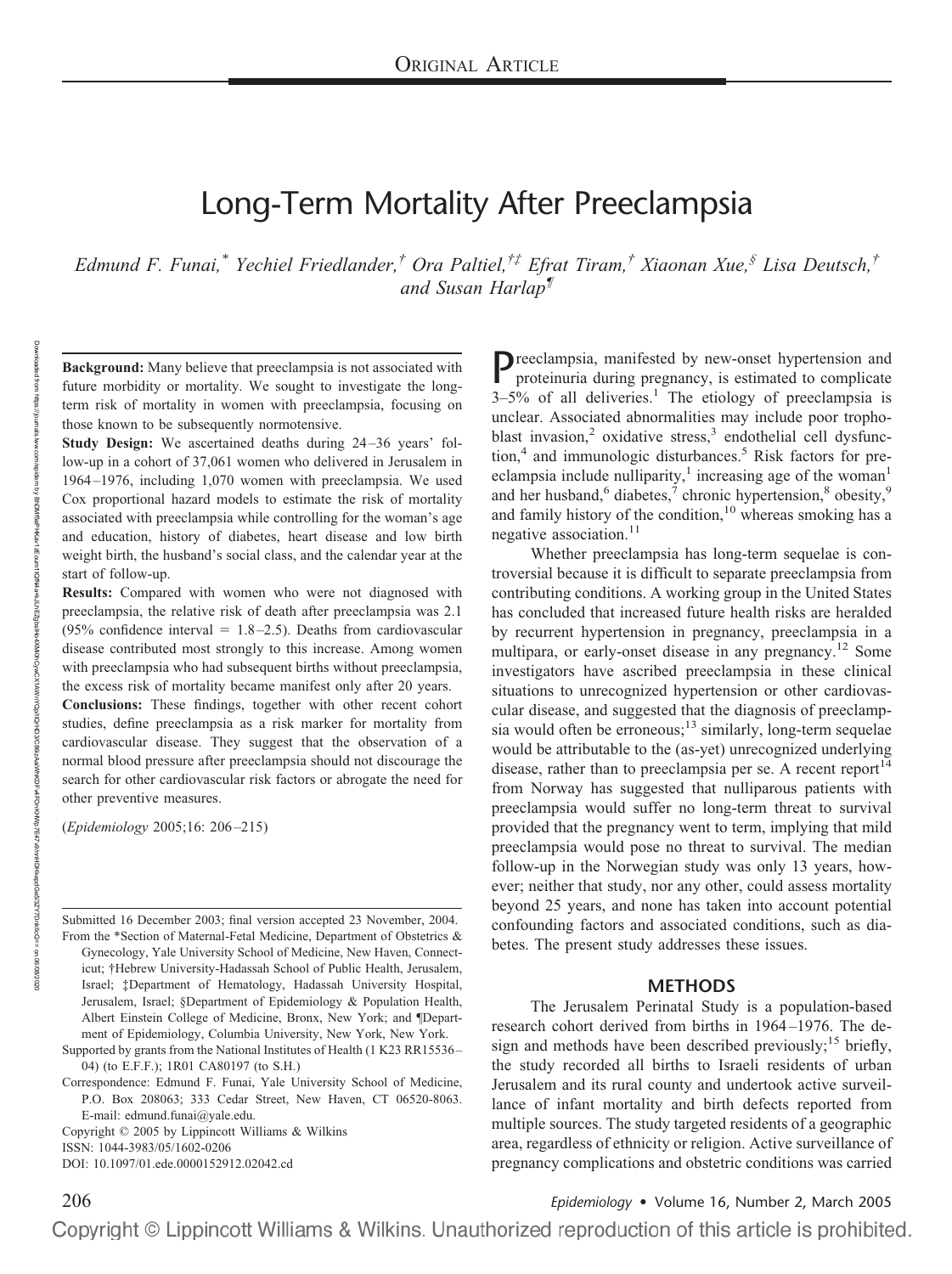out weekly, by abstracting data from the labor ward logbooks. This was done in the 3 largest obstetric units, covering 90% of all births.

#### **Ascertainment and Definition of Preeclampsia**

The original purpose of the Jerusalem Perinatal Study was to investigate hypertensive diseases of pregnancy. At the time the study was conducted, a diagnosis of preeclampsia (then called toxemia) required a systolic blood pressure  $\geq 140$ mmHg or a diastolic pressure  $\geq 90$  mmHg, or both, together with  $1+$  or more proteinuria and edema. For the duration of the study period, ascertainment was based on a precoded rubric, which was checked by the fieldworkers (all nurses) whenever preeclampsia (or eclampsia) was mentioned in labor ward logs. Pre-existing hypertension and other rare diagnoses (such as renal or autoimmune disease) were coded into a rubric for "other maternal conditions" and are not studied in this report.

#### **Long-Term Follow-Up**

We undertook follow-up studies of the women (and offspring) using personal identification numbers to link the subjects to national registries. Although the Jerusalem Perinatal study had recorded the women's identifications, the 7-digit numbers used in 1964–1976 contained no check digit and could not be distinguished from the passport numbers of foreign visitors. Therefore, we first verified the validity of these numbers, using the Population Registry of Israel, and checked demographic details such as country of birth and year of birth, while simultaneously, ascertaining the vital status of each woman. The work was undertaken after approval of the Institutional Review Boards in New York and Jerusalem and by authorities at Israel's Ministry of Health and Ministry of the Interior. This report is based on vital status of women whose identifications were validated before August 2000; follow-up is complete through 30 June 2000, at which time we had successfully traced 92% of women.

A priori, we focused on the subgroup of women whose preeclamptic pregnancy was followed by at least one subsequent birth without this condition, ie, women known to have been normotensive after preeclampsia. Because we have no knowledge of health surveillance between pregnancies and because pre-existing hypertension in any pregnancy was noted under a separate rubric, we used a subsequent normotensive pregnancy as a surrogate for the absence of chronic hypertension. The other group of patients either had no subsequent births in the study period, or had recurrent preeclampsia. Since we could not ascertain any further normotensive pregnancies in these circumstances, we analyzed these 2 groups together (and they are referred to as "Unknown whether normotensive after preeclampsia").

#### **Data Analysis**

We have no information on the occurrence of preeclampsia in births before 1964 or after 1976. We therefore compared women who had preeclampsia at any delivery in 1964–1976 with women who never had preeclampsia during that period. We also did other analyses to investigate effects of preeclampsia only at first deliveries and to run the models only from the date of delivery of a preeclamptic pregnancy. Because results of these additional analyses were similar, we are presenting only the first type of analysis.

We began by comparing Kaplan–Meier survival curves using log rank statistics, calculated within 5-year age strata; survivors were censored on June 30, 2000. We then analyzed survival with Cox proportional hazards models, computing the relative risk (RR) of death and the associated 95% confidence interval (CI). Efron's method was used to handle ties.<sup>16</sup> To ensure that the assumptions for proportional hazards were met, we assessed Schoenfeld residuals.<sup>16</sup> To determine whether the effect of preeclampsia on mortality was time-dependent, we tested it as a continuously varying function and as a dichotomy to 20 years and after, as suggested by the survival plot.

Maternal age at the baseline delivery was modeled first in 5-year groups, but we then found that fit was better (comparing the overall Wald-type  $\chi^2$ ) with age as a continuous variable, after setting unknowns  $(n = 50)$  to the mean (26.2) and expressing age in deviations from the mean. Age was therefore modeled as a continuous variable, as was year of the first delivery. Variables related to both preeclampsia and mortality were included in the models as confounders, after first testing them as potential effect-modifiers. Confounders modeled as dichotomies were insulin-dependent diabetes mellitus, gestational diabetes, and maternal heart disease (each diagnosed before a birth), and women with one or more offspring weighing 2500 g. Also included were sets of variables for maternal education (unknown, 0–4 years, 5–8 years vs. more) and social class (based on rank of husband's occupation; 6 [lowest], 5 and 4 vs. the 3 highest categories). Variables for which adjustment did not affect mortality were parity at baseline, religion (Muslims versus Jews), ethnic groups (continent of birth of the woman's father), immigrants versus Israel-born, major infant malformations, multiple births and rhesus negative.

## **Causes of Death**

Causes of death, coded according to International Classification of Diseases-9, were available in the Population Registry for deaths occurring in 1979–1997. Classification of causes of the 245 deaths that occurred before 1978 was considered to be unreliable. After 1998, the authorities interpreted Israeli law in a way that denied us access to information on causes of death on individuals. Therefore, to analyze causes of death we used the subset of women who survived

# *© 2005 Lippincott Williams & Wilkins* 207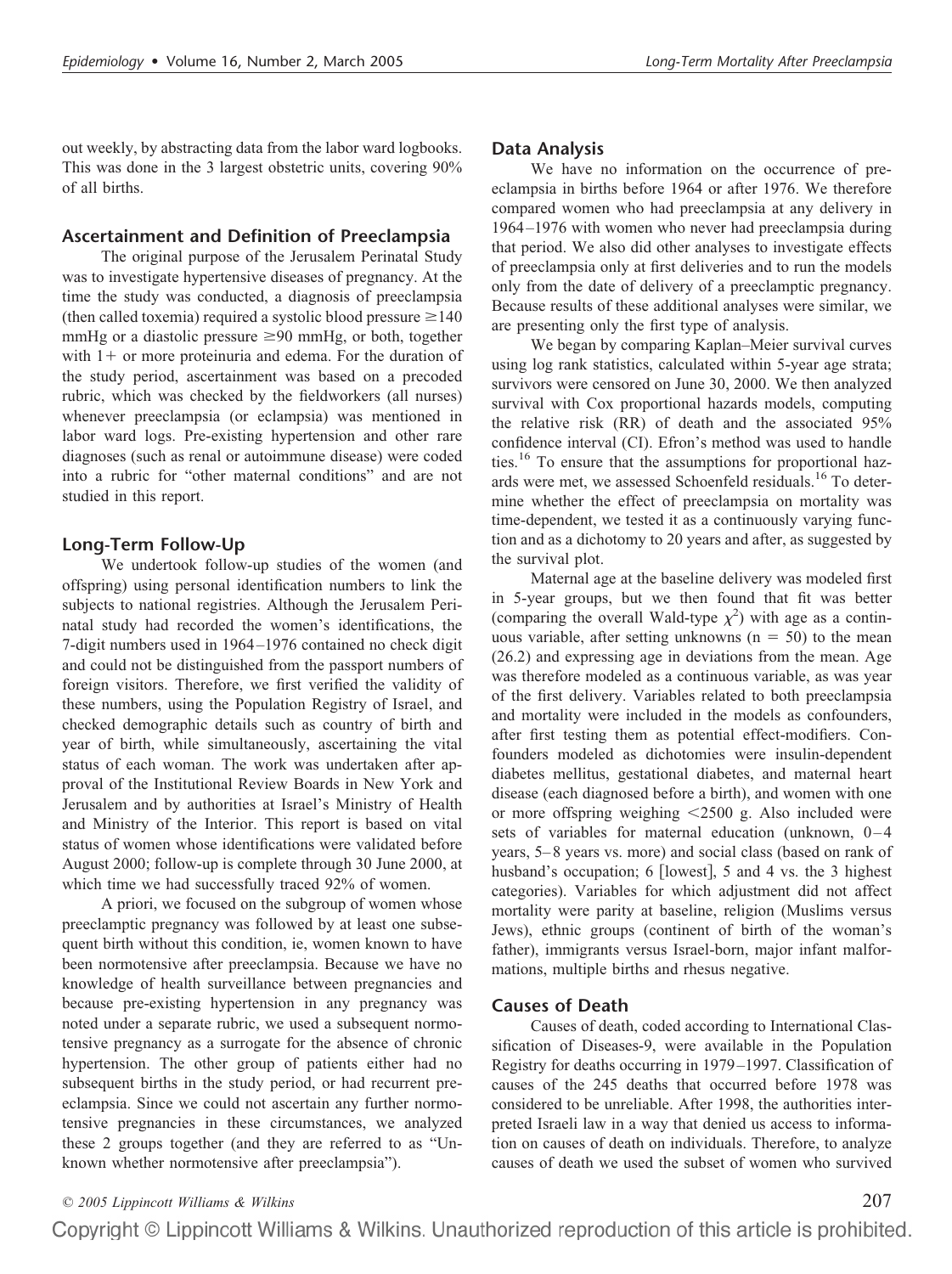beyond 1978 and censored the remaining survivors on 1 January 1998.

# **Numbers and Exclusions**

There were 91,252 deliveries (92,408 offspring) in the Jerusalem Perinatal Study in 1964–1976. After excluding 1503 (1.6%) deliveries without women's identification numbers (mainly foreign visitors) there were 44,067 women's identification or passport numbers. We verified 40,455 (91.8%) of the numbers by the closing date for this report (January 2001). These included 39,802 whose vital status and current address in Israel was known, and 653 (1.6%) known to be unavailable for follow-up due to emigration or having been assigned new identities (eg, after domestic violence). The 8.2% who remained untraced included a higher proportion of wives of exchange students or of rabbis and students in Talmudic academies, compared with those traced; a major proportion of these are assumed to be foreign nationals. In this untraced group were 121 (2.8%) women who were diagnosed with preeclampsia compared with 1080 (2.7%) in those traced and available. We excluded 2741 traced women (6.9%), including 10 known to have had preeclampsia, who had not delivered in the 3 largest hospitals in which we surveyed other obstetric information, so that the cohort available for this study was 37,061 women.

# **RESULTS**

## **Characteristics of the Cohort**

The median age (years) at the baseline birth was 25 (range, 12–54) for the whole cohort and 23 (range, 12–45) for the women having their first birth. The median length of follow-up was 30 years (range, 24.5–36.5) with 1900 deaths observed; the median age at death was 53 years (range  $19-80$ ). There were  $1070$  women  $(2.9%)$  with preeclampsia. For 479 of these, we observed one or more subsequent births without preeclampsia; we classified these women as normotensive after preeclampsia. The remaining 591 women are classified as unknown with regard to subsequent normotensive status; this group is composed of women for whom we observed no further births in  $1964-1976$  (n = 538) and women whose subsequent pregnancies were also complicated by preeclampsia ( $n = 53$ ).

Table 1 shows the distribution of demographic and health characteristics by preeclampsia category and, among these with preeclampsia, by subsequent preeclampsia. Compared with women who did not have preeclampsia, those diagnosed with preeclampsia in 1964–1976 were likely to have a history of diabetes, heart disease, multiple deliveries, or infants weighing less than 2500 g.

# **Risk Factors for Mortality**

Table 2 shows the relation of selected characteristics to subsequent death. Apart from age, the strongest relative risks of death were found for preexisting insulin-dependent diabetes mellitus and heart disease. The woman's education and the husband's social class rank were both strong predictors of future mortality, with lowest relative risks seen in the better educated women and those with more affluent husbands. The upper part of Table 2 shows the variables that we chose to include in the set of covariates in the subsequent analyses relating to preeclampsia; these variables were independent predictors of both mortality and preeclampsia. The lower part of the table shows effects of other variables that we tested either because we had previously found them to be risk factors for preeclampsia (parity, multiple births, birth defects, religion of mother) or because of intrinsic interest (ethnic origin and immigration). Table 2 shows that none of these were independent risk factors of mortality.

# **Relation of Preeclampsia to Subsequent Mortality**

Table 3 presents the relation of preeclampsia to mortality, composing the estimates of relative risk adjusted for age and additionally adjusted for other covariates. Preeclampsia was associated with more than doubled risk of deaths during the 24–36 years of follow-up. The relative risk increased steadily with the number of episodes of preeclampsia that we recorded in 1964–1976. Mortality was similarly elevated in the 2 subgroups of preeclampsia—those known to have been subsequently normotensive, and those whose subsequent status was unknown.

Table 4 compares women known, or not known, to be normotensive after preeclampsia according to baseline birth order and age and according to the 3 main risk factors for preeclampsia: insulin-dependent diabetes, gestational diabetes, and low birth weight.

Because a history of low birth weight has been shown to modify the risk of mortality associated with preeclampsia,<sup>16</sup> we reanalyzed our data restricted to women followed from their first delivery, comparing women with and without preeclampsia in that pregnancy (data not shown). After preeclampsia and low birth weight in a first delivery, the relative risk (RR) of death was 2.68 (95% CI =  $1.80-4.01$ ; based on 27 deaths). After preeclampsia and normal birth weight at the first delivery  $RR = 2.47$  (1.98–3.10; based on 34 deaths).

Although the association between preeclampsia and death was somewhat stronger in women who were older or multiparous at baseline, the confidence limits for each of these groups overlap, and any differences in relative risk are likely to be due to chance.

# **Causes of Death**

Within 60 days of delivery there were 3 maternal deaths among women who had preeclampsia in 1964–1976, for an estimated maternal death rate of 112/100,000 deliveries, compared with 18 (23/100,000) among women never diagnosed with preeclampsia.

208 *© 2005 Lippincott Williams & Wilkins*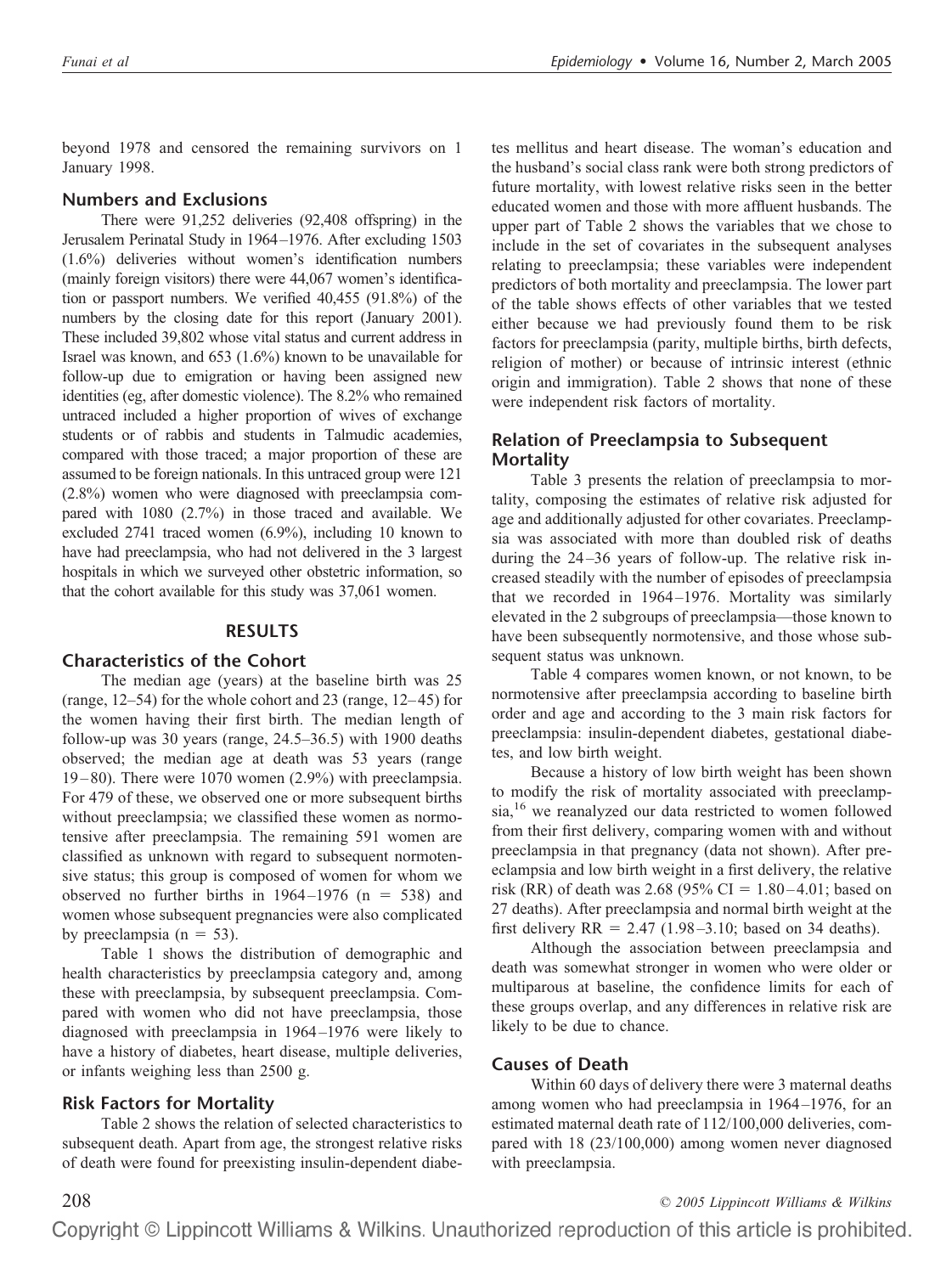|                                                   |                                                         | Preeclampsia in 1964-1976                                   |                              |                                          |
|---------------------------------------------------|---------------------------------------------------------|-------------------------------------------------------------|------------------------------|------------------------------------------|
|                                                   |                                                         | Yes                                                         |                              |                                          |
| <b>Characteristics</b>                            | Known to Be<br><b>Normotensive Later</b><br>$(n = 479)$ | <b>Unknown Whether</b><br>Normotensive Later<br>$(n = 591)$ | <b>Total</b><br>$(n = 1070)$ | $\mathbf{N}\mathbf{0}$<br>$(n = 35,991)$ |
| Woman's age at baseline birth (years)             |                                                         |                                                             |                              |                                          |
| $<$ 20                                            | 8                                                       | 3                                                           | 5                            | 7                                        |
| $20 - 24$                                         | 41                                                      | 32                                                          | 36                           | 40                                       |
| $25 - 29$                                         | 28                                                      | 20                                                          | 24                           | 28                                       |
| $30 - 34$                                         | 17                                                      | 19                                                          | 18                           | 15                                       |
| $35 - 39$                                         | $\overline{4}$                                          | 16                                                          | 11                           | 8                                        |
| $40+$                                             | 2                                                       | 10                                                          | 7                            | 3                                        |
| Unknown                                           | $\overline{0}$                                          | $\boldsymbol{0}$                                            | $\mathbf{0}$                 | $\mathbf{0}$                             |
| History of insulin-dependent diabetes mellitus    |                                                         |                                                             |                              |                                          |
| Yes                                               | 3                                                       | 3                                                           | 3                            | $\boldsymbol{0}$                         |
| No                                                | 97                                                      | 97                                                          | 97                           | 100                                      |
| History of gestational diabetes                   |                                                         |                                                             |                              |                                          |
| Yes                                               | 5                                                       | 6                                                           | 5                            | 1                                        |
| No                                                | 95                                                      | 94                                                          | 95                           | 99                                       |
| History of heart disease                          |                                                         |                                                             |                              |                                          |
| Yes                                               | -1                                                      | 1                                                           | 1                            | -1                                       |
| No                                                | 99                                                      | 99                                                          | 99                           | 99                                       |
| 1+infant weighed $\leq$ 2500 g (low-birth weight) |                                                         |                                                             |                              |                                          |
| Yes                                               | 27                                                      | 25                                                          | 26                           | 11                                       |
| No                                                | 73                                                      | 75                                                          | 74                           | 89                                       |
| Woman's education (years)                         |                                                         |                                                             |                              |                                          |
| Unknown                                           | 3                                                       | 5                                                           | 4                            |                                          |
| $0 - 4$                                           | 10                                                      | 13                                                          | 12                           | 4<br>8                                   |
|                                                   |                                                         |                                                             |                              |                                          |
| $5 - 8$<br>$9+$                                   | 25                                                      | 20                                                          | 22                           | 22<br>66                                 |
|                                                   | 63                                                      | 61                                                          | 62                           |                                          |
| Social class (occupation of husband)              |                                                         |                                                             |                              |                                          |
| 6 (lowest)                                        | 15                                                      | 20                                                          | 18                           | 14                                       |
| 5                                                 | 16                                                      | 11                                                          | 13                           | 12                                       |
| $\overline{4}$                                    | 18                                                      | 17                                                          | 18                           | 20                                       |
| $1-3$ (higher)                                    | 33                                                      | 34                                                          | 33                           | 36                                       |
| Birth order (parity) of baseline birth            |                                                         |                                                             |                              |                                          |
| 1                                                 | 67                                                      | 50                                                          | 58                           | 61                                       |
| $2+$                                              | 33                                                      | 50                                                          | 42                           | 39                                       |
| $1+$ offspring with major birth defect(s)         |                                                         |                                                             |                              |                                          |
| Yes                                               | 14                                                      | $\,$ 8 $\,$                                                 | 11                           | 8                                        |
| N <sub>0</sub>                                    | 86                                                      | 92                                                          | 90                           | 93                                       |
| $1+$ multiple deliveries                          |                                                         |                                                             |                              |                                          |
| Yes                                               | $\overline{7}$                                          | $\mathfrak s$                                               | 6                            | 3                                        |
| No                                                | 93                                                      | 95                                                          | 94                           | 97                                       |
| Religion of woman                                 |                                                         |                                                             |                              |                                          |
| Moslem                                            | $\overline{2}$                                          | $\overline{c}$                                              | 2                            | -1                                       |
| Jewish or other                                   | 98                                                      | 98                                                          | 98                           | 99                                       |
| Birthplace of woman's father                      |                                                         |                                                             |                              |                                          |
| Israel                                            | 13                                                      | 15                                                          | 14                           | 15                                       |
| Other West Asia                                   | 32                                                      | 31                                                          | 31                           | 29                                       |
| North Africa                                      | 22                                                      | $20\,$                                                      | $21\,$                       | $22\,$                                   |
| Europe or elsewhere                               | 33                                                      | 34                                                          | 34                           | 35                                       |
| Woman born abroad                                 |                                                         |                                                             |                              |                                          |
| Yes                                               | 60                                                      | 57                                                          | 58                           | 54                                       |
| $\rm No$                                          | 41                                                      | 43                                                          | $42\,$                       | 46                                       |
|                                                   |                                                         |                                                             |                              |                                          |

## **TABLE 1.** Percent Distribution of Characteristics of Women With and Without Preeclampsia in 1964 –1976 (%)

*© 2005 Lippincott Williams & Wilkins* 209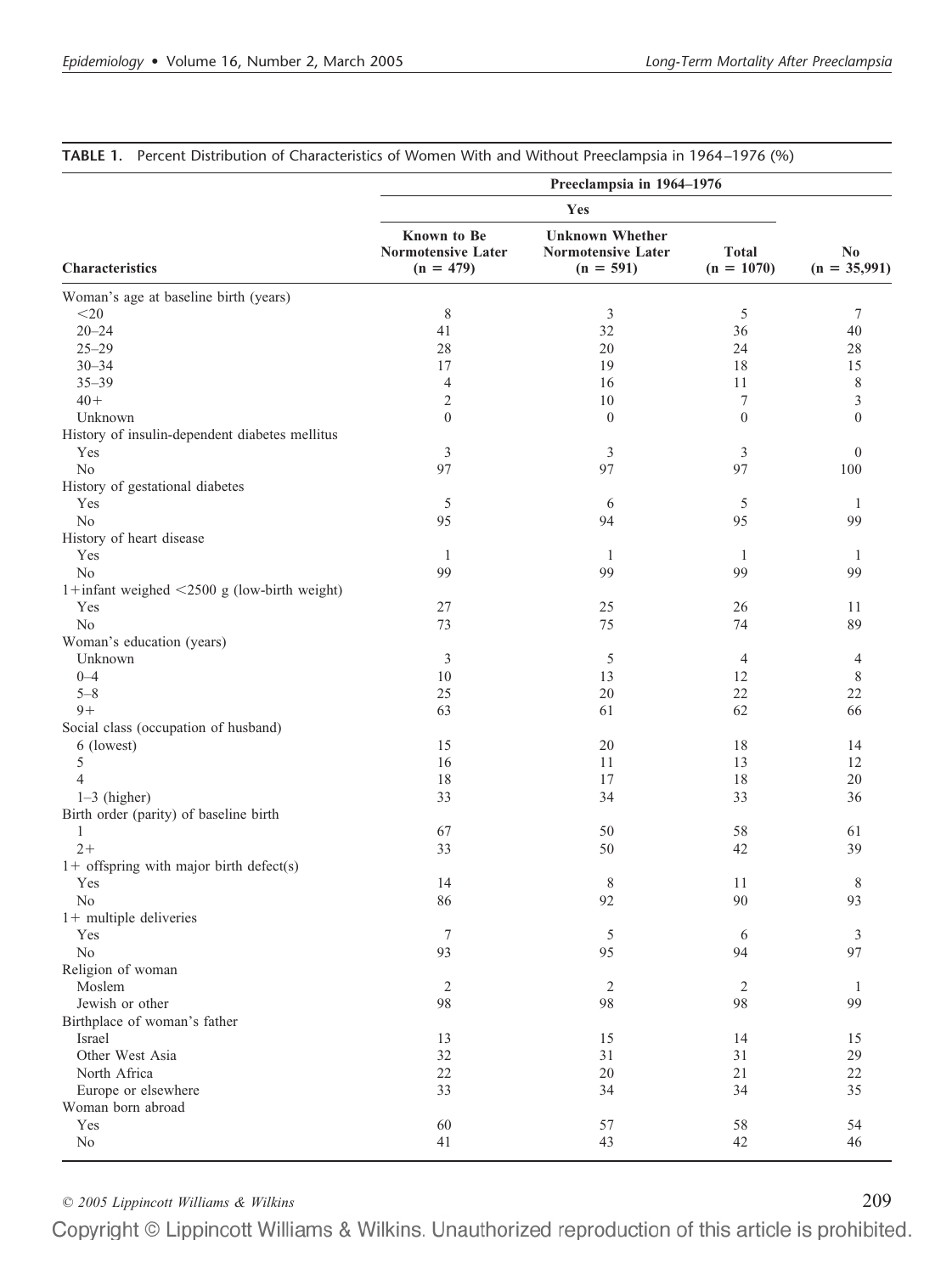|                                             |                              | <b>Survival Status</b>            | Age-adjusted* |                     | <b>Additionally</b><br><b>Adjusted for Other</b><br>Covariates <sup>†</sup> |                     |
|---------------------------------------------|------------------------------|-----------------------------------|---------------|---------------------|-----------------------------------------------------------------------------|---------------------|
| Variable                                    | <b>Died</b><br>$(n = 1,900)$ | <b>Survived</b><br>$(n = 35,161)$ | RR            | $(95\% \text{ CI})$ | $\mathbf{R}$                                                                | $(95\% \text{ CI})$ |
| Variables included in multivariate analysis |                              |                                   |               |                     |                                                                             |                     |
| Woman's age (year)                          |                              |                                   |               |                     |                                                                             |                     |
| $<$ 20                                      | 61                           | 2,511                             | 1.00          | $(0.76 - 1.32)$     | 0.92                                                                        | $(0.70 - 1.21)$     |
| $20 - 24$ <sup>#</sup>                      | 339                          | 14,410                            | 1.00          |                     | 1.00                                                                        |                     |
| $25 - 29$                                   | 452                          | 9,885                             | 1.75          | $(1.52 - 2.02)$     | 1.69                                                                        | $(1.47-1.95)$       |
| $30 - 34$                                   | 473                          | 2,522                             | 3.15          | $(2.74 - 3.62)$     | 2.77                                                                        | $(2.40 - 3.21)$     |
| $35 - 39$                                   | 390                          | 689                               | 5.10          | $(4.40 - 5.90)$     | 4.35                                                                        | $(3.74 - 5.07)$     |
| $40+$                                       | 185                          | 770                               | 7.60          | $(6.35 - 9.09)$     | 6.12                                                                        | $(5.07 - 7.40)$     |
| Insulin-dependent diabetes mellitus         |                              |                                   |               |                     |                                                                             |                     |
| Yes                                         | 38                           | 108                               | 3.63          | $(2.63 - 2.90)$     | 3.49                                                                        | $(2.53 - 4.83)$     |
| No <sup>‡</sup>                             | 1,862                        | 35,053                            | 1.00          |                     | 1.00                                                                        |                     |
| Gestational diabetes                        |                              |                                   |               |                     |                                                                             |                     |
| Yes                                         | 36                           | 370                               | 1.54          | $(1.11-2.14)$       | 1.42                                                                        | $(1.02 - 1.98)$     |
| No <sup>‡</sup>                             | 1,864                        | 34,791                            | 1.00          |                     | 1.00                                                                        |                     |
| Heart disease                               |                              |                                   |               |                     |                                                                             |                     |
| Yes                                         | 41                           | 229                               | 2.74          | $(2.57-2.93)$       | 2.88                                                                        | $(2.11 - 3.93)$     |
| $\rm No$                                    | 1,859                        | 34,932                            | 1.00          |                     | 1.00                                                                        |                     |
| $1+$ low-birth weight infant <2500 g        |                              |                                   |               |                     |                                                                             |                     |
| Yes                                         | 255                          | 3,836                             | 1.33          | $(1.17-1.52)$       | 1.28                                                                        | $(1.12 - 1.47)$     |
| No <sup>‡</sup>                             | 1,645                        | 31,325                            | 1.00          |                     | 1.00                                                                        |                     |
| Women's education (years)                   |                              |                                   |               |                     |                                                                             |                     |
| Unknown                                     | 162                          | 1,450                             | 1.58          | $(1.31-1.91)$       | 1.31                                                                        | $(1.07-1.61)$       |
| $0 - 4$                                     | 388                          | 2,647                             | 1.64          | $(1.41-1.90)$       | 1.27                                                                        | $(1.06 - 1.52)$     |
| $5 - 8$                                     | 515                          | 7,551                             | 1.38          | $(1.21 - 1.58)$     | 1.16                                                                        | $(1.00-1.35)$       |
| $9 - 12$                                    | 466                          | 12,907                            | 1.08          | $(0.95 - 1.240)$    | 1.00                                                                        | $(0.87 - 1.15)$     |
| $13+{}^{\ddagger}$                          | 369                          | 10,606                            | 1.00          |                     | 1.00                                                                        |                     |
| Social class                                |                              |                                   |               |                     |                                                                             |                     |
| $6$ (low)                                   | 438                          | 4,648                             | 1.64          | $(1.40-1.92)$       | 1.37                                                                        | $(1.15-1.63)$       |
| 5                                           | 303                          | 4,065                             | 1.51          | $(1.28 - 1.79)$     | 1.29                                                                        | $(1.08 - 1.55)$     |
| 4                                           | 357                          | 7,018                             | 1.34          | $(1.14 - 1.57)$     | 1.19                                                                        | $(1.00-1.40)$       |
| 3                                           | 303                          | 6,684                             | 1.04          | $(0.88 - 1.23)$     | 0.98                                                                        | $(0.83 - 1.16)$     |
| $\overline{2}$                              | 245                          | 5,786                             | 1.23          | $(1.03 - 1.47)$     | 1.16                                                                        | $(0.97-1.39)$       |
| 1 $(high)^{\ddagger}$                       | 254                          | 6,960                             | 1.00          |                     | 1.00                                                                        |                     |
| Year of baseline birth                      |                              |                                   |               |                     |                                                                             |                     |
| 1964-1966                                   | 1,054                        | 11,120                            | 1.29          | $(1.12 - 1.49)$     | 1.10                                                                        | $(0.95-1.28)$       |
| 1967-1971                                   | 550                          | 11,326                            | 1.07          | $(0.93 - 1.24)$     | 0.99                                                                        | $(0.86 - 1.15)$     |
| $1972 - 1976$ <sup>‡</sup>                  | 296                          | 12,715                            | 1.00          |                     | 1.00                                                                        |                     |
| per 5 years (continuous)                    |                              |                                   | 0.84          | $(0.79 - 0.81)$     | 0.92                                                                        | $(0.85 - 0.99)$     |
| Other variables                             |                              |                                   |               |                     |                                                                             |                     |
| Birth order                                 |                              |                                   |               |                     |                                                                             |                     |
| $1^{\ddagger}$                              | 662                          | 22,068                            | 1.00          |                     | 1.00                                                                        |                     |
| $2 - 3$                                     | 459                          | 7,565                             | 0.99          | $(0.86 - 1.12)$     | 0.91                                                                        | $(0.80 - 1.04)$     |
| $4 - 6$                                     | 401                          | 3,772                             | 1.20          | $(1.03-1.39)$       | 0.98                                                                        | $(0.84 - 1.15)$     |
| $7+$                                        | 373                          | 1,702                             | 1.53          | $(1.29-1.82)$       | 1.12                                                                        | $(0.92 - 1.37)$     |
|                                             |                              |                                   |               |                     |                                                                             | (Continued)         |

# **TABLE 2.** Association of Selected Characteristics With Death During 24 –36 Years of Follow-Up

210 *© 2005 Lippincott Williams & Wilkins*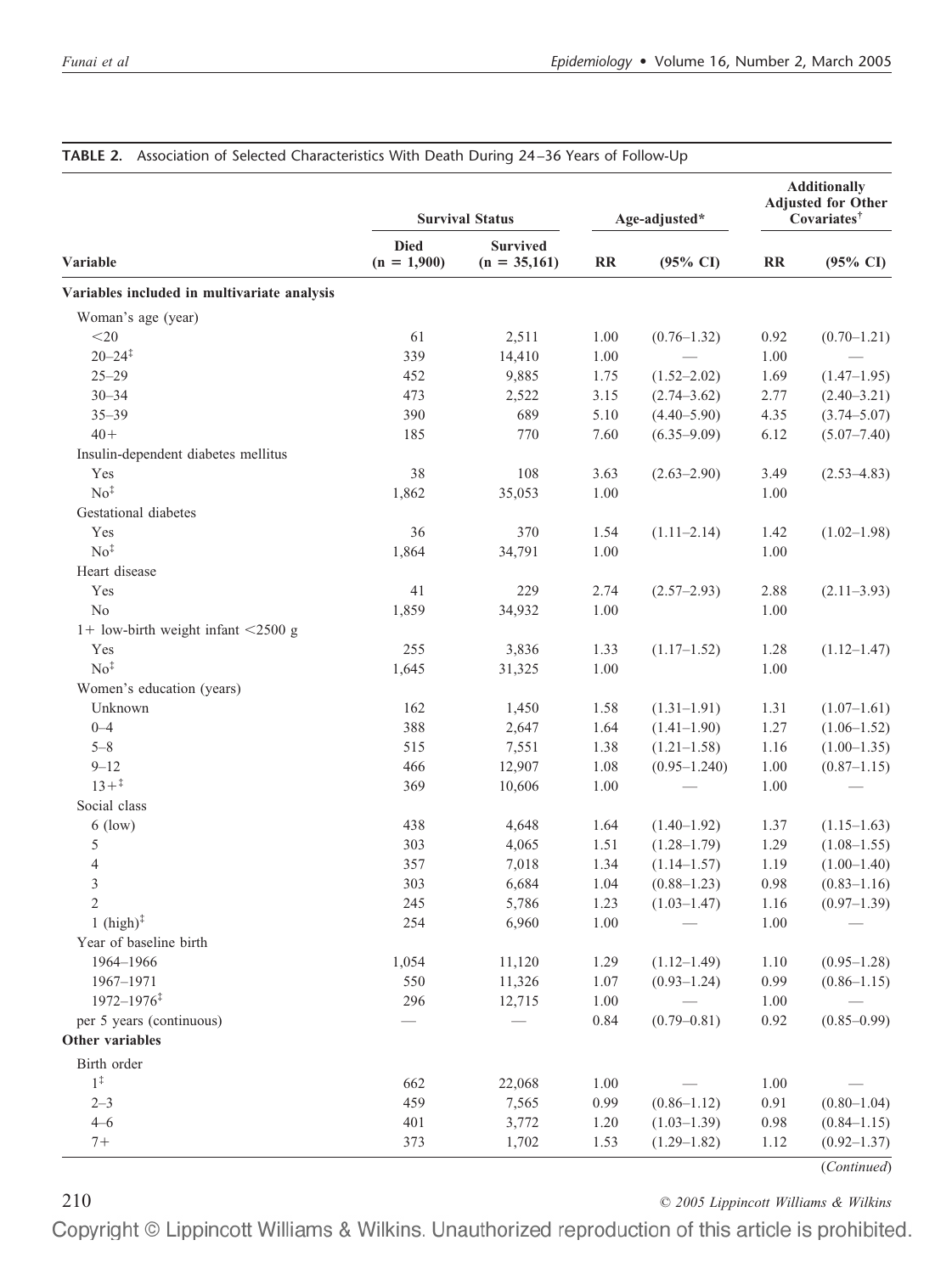# **TABLE 2.** (*Continued*)

|                                           |                              | <b>Survival Status</b>            | Age-adjusted* |                     | <b>Additionally</b><br><b>Adjusted for Other</b><br>Covariates <sup>†</sup> |                     |
|-------------------------------------------|------------------------------|-----------------------------------|---------------|---------------------|-----------------------------------------------------------------------------|---------------------|
| Variable                                  | <b>Died</b><br>$(n = 1,900)$ | <b>Survived</b><br>$(n = 35,161)$ | RR            | $(95\% \text{ CI})$ | <b>RR</b>                                                                   | $(95\% \text{ CI})$ |
| $1+$ offspring with major birth defect(s) |                              |                                   |               |                     |                                                                             |                     |
| Yes                                       | 142                          | 2,651                             | 1.05          | $(0.88 - 1.24)$     | 0.95                                                                        | $(0.80 - 1.12)$     |
| No <sup>‡</sup>                           | 1,758                        | 32,510                            | 1.00          |                     | 1.00                                                                        |                     |
| $1+$ multiple deliveries                  |                              |                                   |               |                     |                                                                             |                     |
| Yes                                       | 65                           | 929                               | 1.27          | $(0.99-1.63)$       | 1.10                                                                        | $(0.85-1.41)$       |
| No <sup>‡</sup>                           | 1,835                        | 34,232                            | 1.00          |                     | 1.00                                                                        |                     |
| Religion of woman                         |                              |                                   |               |                     |                                                                             |                     |
| Moslem                                    | 27                           | 355                               | 1.44          | $(0.95 - 2.90)$     | 1.06                                                                        | $(0.70-1.62)$       |
| Jewish or other <sup>#</sup>              | 1,873                        | 34,806                            | 1.00          |                     | 1.00                                                                        |                     |
| Birthplace of woman's father              |                              |                                   |               |                     |                                                                             |                     |
| $Israel^{\ddagger}$                       | 256                          | 5,218                             | 1.0           |                     | 1.0                                                                         |                     |
| Other West Asia                           | 616                          | 10,031                            | 1.03          | $(0.87 - 1.23)$     | 0.90                                                                        | $(0.75 - 1.07)$     |
| North Africa                              | 484                          | 7,591                             | 1.17          | $(0.97-1.42)$       | 1.02                                                                        | $(0.84 - 1.25)$     |
| Europe, etc.                              | 544                          | 12,321                            | 0.94          | $(0.80 - 1.17)$     | 1.08                                                                        | $(0.91 - 1.28)$     |
| Woman born abroad                         |                              |                                   |               |                     |                                                                             |                     |
| Yes                                       | 1,228                        | 18,717                            | 1.06          | $(0.94 - 1.19)$     | 0.98                                                                        | $(0.86 - 1.10)$     |
| No <sup>‡</sup>                           | 672                          | 16,444                            | 1.00          |                     | 1.00                                                                        |                     |

\*Except for age of woman at baseline birth for which unadjusted results are presented.

† Adjusted, where appropriate, for age (continuous), insulin-dependent diabetes, gestational diabetes, birth of infant(s) weighing 2500 g, education (unknown,  $0-4$ ,  $5-8$  vs.  $9+$ ), social class  $(6, 5, 4$  vs.  $1-3)$ , and year of baseline birth (continuous).

‡ Reference group

#### **TABLE 3.** Association of Preeclampsia (1964 –1976) With Death Over 24 –36 Yr of Follow-Up

|                                                        |                              | <b>Survival Status</b>            | Age-adjusted |                     | <b>Additionally</b><br><b>Adjusted for Other</b><br>Covariates* |                     |
|--------------------------------------------------------|------------------------------|-----------------------------------|--------------|---------------------|-----------------------------------------------------------------|---------------------|
| Preeclampsia variable                                  | <b>Died</b><br>$(n = 1,900)$ | <b>Survived</b><br>$(n = 35,161)$ | RR           | $(95\% \text{ CI})$ | $\mathbf{R}$                                                    | $(95\% \text{ CI})$ |
| Total preeclampsia                                     |                              |                                   |              |                     |                                                                 |                     |
| None $†$                                               | 1,752                        | 34,239                            | 1.00         |                     | 1.00                                                            |                     |
| Any                                                    | 148                          | 922                               | 2.37         | $(2.00-2.80)$       | 2.13                                                            | $(1.79 - 2.53)$     |
| Number of deliveries with<br>preeclampsia in 1964-1976 |                              |                                   |              |                     |                                                                 |                     |
| $0^{\dagger}$                                          |                              |                                   | 1.00         |                     | 1.00                                                            |                     |
|                                                        | 122                          | 843                               | 2.18         | $(1.81 - 2.62)$     | 2.01                                                            | $(1.67 - 2.43)$     |
| $\overline{c}$                                         | 19                           | 65                                | 3.49         | $(2.22 - 5.49)$     | 2.68                                                            | $(1.69 - 4.25)$     |
| $3+$                                                   | $\overline{7}$               | 14                                | 6.18         | $(2.95 - 13.0)$     | 4.40                                                            | $(2.07 - 9.35)$     |
| Normotensive after preeclampsia                        |                              |                                   |              |                     |                                                                 |                     |
| Never had preeclampsia <sup>T</sup>                    |                              |                                   | 1.00         |                     | 1.00                                                            |                     |
| Yes                                                    | 52                           | 427                               | 2.20         | $(1.67 - 2.90)$     | 1.95                                                            | $(1.47 - 2.57)$     |
| Unknown                                                | 96                           | 495                               | 2.47         | $(2.01 - 3.04)$     | 2.24                                                            | $(1.81 - 2.77)$     |

*© 2005 Lippincott Williams & Wilkins* 211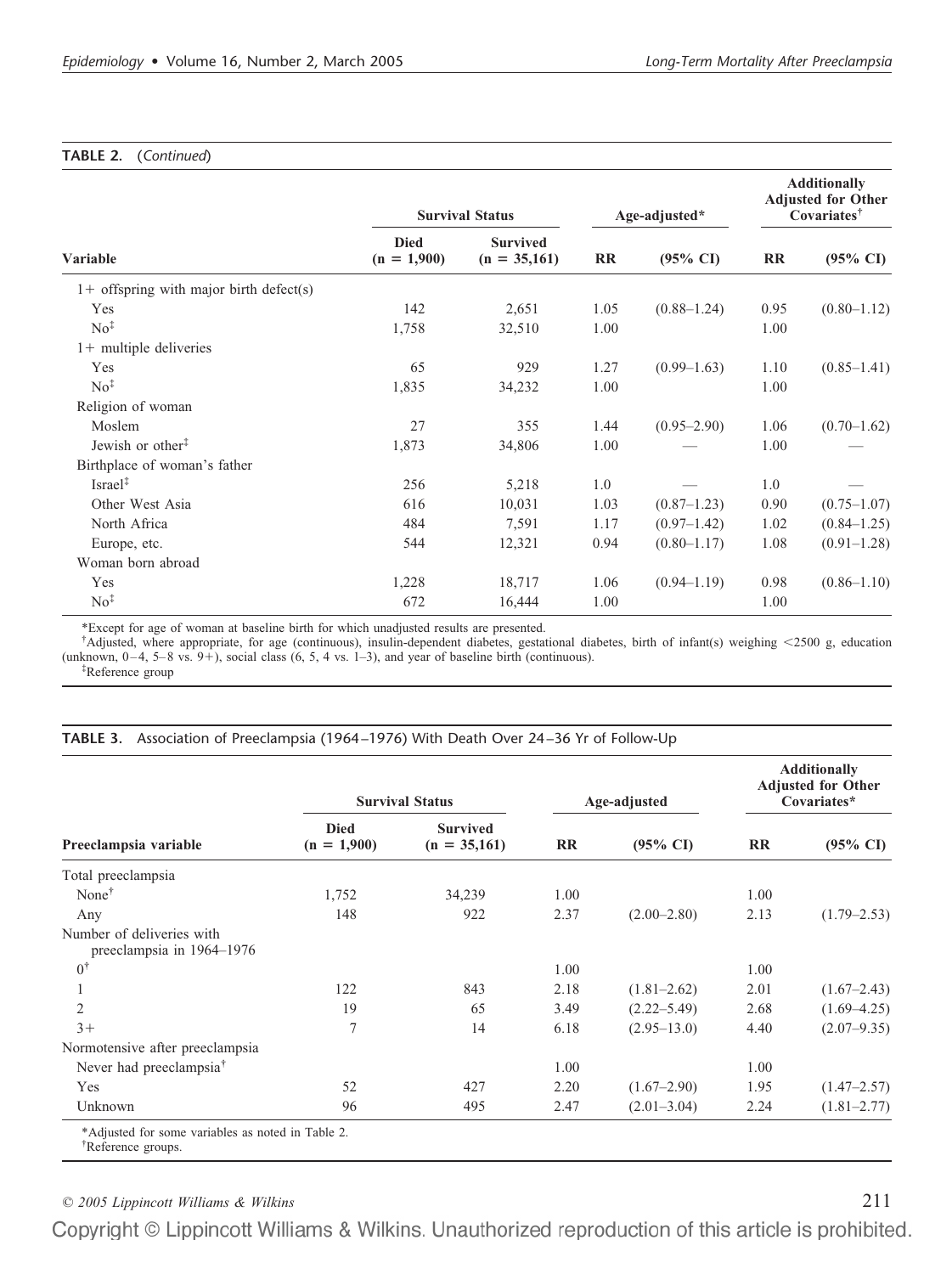|                                        |                           | Known to Be<br><b>Normotensive Later</b><br>$(n = 479)$ | <b>Unknown Whether</b><br><b>Normotensive Later</b><br>$(n = 591)$ |                           | <b>Total Preeclampsia</b><br>$(n = 1070)$ |                           | No Preeclampsia <sup>†</sup><br>$(n = 35,991)$ |                                     |
|----------------------------------------|---------------------------|---------------------------------------------------------|--------------------------------------------------------------------|---------------------------|-------------------------------------------|---------------------------|------------------------------------------------|-------------------------------------|
|                                        | No. Died:<br>No. Survived | RR<br>$(95\% \text{ CI})$                               | No. Died:<br><b>No. Survived</b>                                   | RR<br>$(95\% \text{ C}I)$ | No. Died:<br>No. Survived                 | RR<br>$(95\% \text{ CI})$ | No. Died:<br>No. Survived                      | $\mathbf{R}$<br>$(95\% \text{ C}I)$ |
| Mother's age                           |                           |                                                         |                                                                    |                           |                                           |                           |                                                |                                     |
| $<$ 30                                 | 24: 343                   | $1.68(1.11-2.53)$                                       | 21:301                                                             | $2.16(1.40-3.34)$         | 45: 644                                   | $1.88(1.38 - 2.54)$       | 807; 26,162                                    | 1.00                                |
| $+30$                                  | 28; 84                    | $2.23(1.52 - 3.26)$                                     | 75; 192                                                            | $2.32(1.82 - 2.95)$       | 103: 276                                  | $2.29(1.86 - 2.83)$       | 945: 8.029                                     | 1.00                                |
| Birth Order                            |                           |                                                         |                                                                    |                           |                                           |                           |                                                |                                     |
|                                        | 22: 301                   | $1.73(1.12-2.66)$                                       | 17:277                                                             | $1.76(1.08-2.86)$         | 39:598                                    | $1.74(1.25-2.42)$         | 623; 21,490                                    | 1.00                                |
| $\overline{c}$                         | 30:126                    | $2.08(1.44 - 3.00)$                                     | 79:218                                                             | $2.39(1.89-3.03)$         | 109; 344                                  | $2.30(1.87-2.82)$         | 1,129; 12,749                                  | 1.00                                |
| Insulin-dependent<br>diabetes mellitus | 5;9                       | $2.14(0.77-5.96)$                                       | 9:8                                                                | $2.91(1.28 - 6.66)$       | 14:17                                     | $2.58(1.29 - 5.16)$       | 29:100                                         | 1.00                                |
| Gestational diabetes                   | 2:21                      | $1.16(0.27 - 4.99)$                                     | 10; 23                                                             | $2.89(1.20-6.92)$         | 12:44                                     | $2.18(1.00-4.71)$         | 24: 326                                        | 1.00                                |
| Low birth weight                       | 10:120                    | $1.11(0.58 - 2.10)$                                     | 25; 122                                                            | $1.95(1.27-2.96)$         | 35: 242                                   | $1.60(1.11-2.30)$         | 220; 3,594                                     | 1.00                                |
| Total                                  | 52; 437                   | $1.95(1.47 - 2.57)$                                     | 96; 495                                                            | $2.24(1.81 - 2.77)$       | 148; 942                                  | $2.13(1.79-2.53)$         | 1,752; 34,239                                  | 1.00                                |

**TABLE 4.** Association\* of Preeclampsia With Death, by Preeclampsia Subgroup, and Risk Factors for Preeclampsia Preeclampsia in 1964 –1976

\*Adjusted for some variables as noted in Table 2.

† Reference groups.

Information on causes of death was available for the 1384 deaths unrelated to preeclampsia that occurred in 1979– 1997; of these, nearly half were attributed to neoplastic diseases ( $n = 658$ ) and 22% were from cardiovascular causes  $(n = 310)$ , including cerebrovascular disease  $(n = 64)$  or sudden death ( $n = 9$ ). The remaining 416 were from external causes (n = 84), diabetes (n = 44), miscellaneous (n = 280) and no cause recorded in the Population Registry ( $n = 92$ ). We estimated the relation of preeclampsia to mortality in 1979–1997 among women who survived beyond 1978 (Table 5), finding the strongest relationship with deaths due to cardiovascular diseases. Overall, the pattern of risk factors in this restricted data set was almost identical to the pattern seen in Table 2, although the contribution of each risk factor differed according to cause of death (data not shown). Table 5 shows that for preeclampsia, the strongest relationship was with deaths attributable to cardiovascular diseases. There were no obvious differences between women known to have been normotensive after a preeclamptic pregnancy, and those whom subsequent status was not known.

# **Timing of Deaths**

Because preliminary analyses, using life-table plots, had suggested differences among the study groups, we also

| <b>Cause of Death</b>   | <b>Known to Be</b><br><b>Normotensive Later</b><br>$(n = 476)$ | <b>Unknown Whether</b><br><b>Normotensive Later</b><br>$(n = 579)$ | <b>Total Preeclampsia</b><br>$(n = 1,055)$ | No Preeclampsia<br>$(n = 36,858)$ |
|-------------------------|----------------------------------------------------------------|--------------------------------------------------------------------|--------------------------------------------|-----------------------------------|
| Neoplastic diseases     |                                                                |                                                                    |                                            |                                   |
| Deaths                  | 12                                                             | 15                                                                 | 27                                         | 631                               |
| RR (95% CI)             | $1.37(0.77-2.43)$                                              | $1.19(0.71-1.99)$                                                  | $1.26(0.85-1.86)$                          | 1.00                              |
| Cardiovascular diseases |                                                                |                                                                    |                                            |                                   |
| Deaths                  | 14                                                             | 27                                                                 | 41                                         | 269                               |
| RR (95% CI)             | $3.08(1.78 - 5.31)$                                            | $3.07(2.03-4.65)$                                                  | $3.07(2.18-4.34)$                          | 1.00                              |
| Other causes            |                                                                |                                                                    |                                            |                                   |
| Deaths                  | 13                                                             | 22                                                                 | 35                                         | 381                               |
| RR (95% CI)             | $2.10(1.20-3.68)$                                              | $2.16(1.39-3.36)$                                                  | $2.14(1.49-3.06)$                          | 1.00                              |
| Total                   |                                                                |                                                                    |                                            |                                   |
| Deaths                  | 39                                                             | 64                                                                 | 103                                        | 1281                              |
| RR (95% CI)             | $1.98(1.44 - 2.73)$                                            | $2.02(1.56-2.61)$                                                  | $2.00(1.63-2.46)$                          | 1.00                              |

212 *© 2005 Lippincott Williams & Wilkins*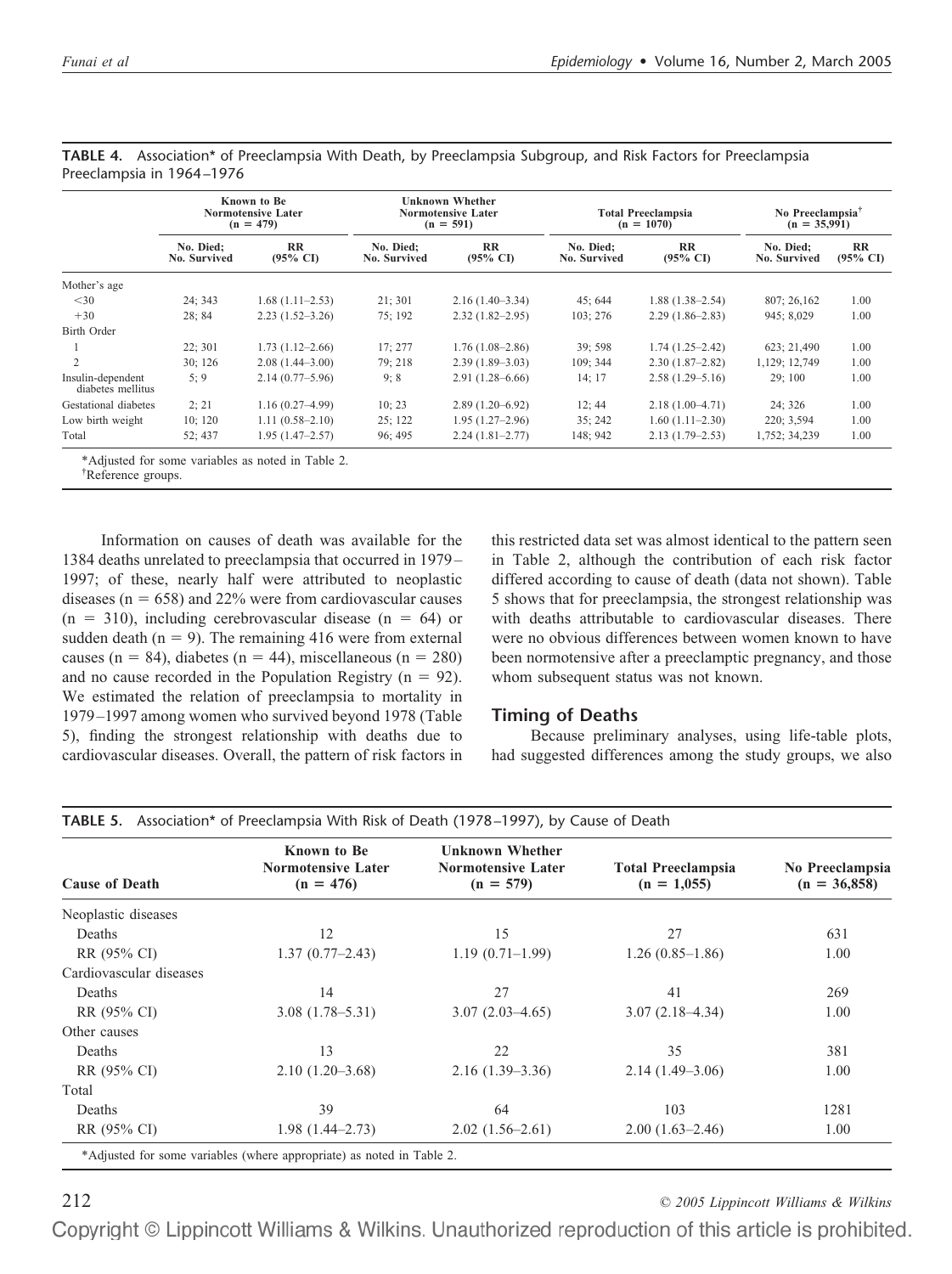compared them using various time-dependent approaches. Figure 1 shows the survival curves. There is a clear difference between the women with no preeclampsia and the group with preeclampsia and subsequent status unknown. For the latter group, there was a reduced survival discernible within 2 years of follow-up, and by 30 years the estimated cumulative death rate was 9.5% compared with 3.6% in those who never had preeclampsia. On the other hand, the women we knew to have been normotensive after preeclampsia differed from both of the other groups; their survival curve changed suddenly after 2 decades of follow-up. In the first 2 decades, they survived as well as women who never had preeclampsia. In the third and fourth decades, however, their survival curve paralleled that of the other women with preeclampsia, and diverged sharply from the women who never had preeclampsia.

Within the 1070 women who had preeclampsia, we compared the 2 groups using proportional hazards models, adjusted for age and social class. We first estimated the relative risk of death in the group whose subsequent status was unknown, relative to the women known to have been normotensive after preeclampsia, by modeling this dichotomy over the whole period of follow-up ( $RR = 1.2$ ; 95% CI  $= 0.84 - 1.73$ ). Then we tested the difference between the 2



**FIGURE 1.** Life table cumulative estimates of maternal survival after preeclampsia. "Preeclampsia, subsequently, normotensive" refers to women with preeclampsia who had at least one subsequent normotensive birth. "Preeclampsia, subsequent status unknown" refers to all other women with preeclampsia.

preeclampsia groups as a time-dependent variable constructed from the product of the dichotomy with month of follow-up (RR = 0.998; 95% CI = 0.994–1.001). We also modeled this comparison as time-dependent dichotomies for the first 20 years (RR = 2.28; 95% CI = 1.04–5.10) and the subsequent time period (RR = 1.00; 95% CI = 0.67–1.49). Further adjustment for diabetes, heart disease, low birth weight, and maternal education did not materially alter these estimates. These findings are similar to the patterns seen in the survival plots (Fig. 1) where the 2 groups with preeclampsia differed during the first 20 years of follow-up, but did not differ during years 21–36.

Table 6 applies similar analyses to the whole cohort, comparing the 2 preeclampsia groups with the reference group of women who never had preeclampsia. Model 1 assumes no time-dependent effects of preeclampsia. Model 2 tests whether the effects of preeclampsia changed progressively over time (RR = 1.003; 95% CI = 1.000–1.006), which does not substantially improve the goodness-of-fit compared with the previous model. Model 3 confirms the impression seen in Figure 1 that the increased risk of death in the group of women known to have been normotensive following preeclampsia was restricted to the third and fourth decades of follow-up (RR = 1.94; 95% CI = 1.35–2.78). For the group whose subsequent status was unknown, on the other hand, there was essentially no difference in risk during the first 20 years (2.50; 1.84–3.38) or the later years (2.42; 1.87–3.12).

Findings were not materially altered by restricting the definition of preeclampsia to cases occurring in first births. Similarly, the conclusions were unchanged by further controlling for parity, ethnic groups or any of the other variables shown in Table 2.

#### **DISCUSSION**

Our results support some existing views about longterm sequelae of preeclampsia, but challenge the belief that women who have preeclampsia only in their first birth have no excess risk of death. Overall, our study confirms the excess risk of mortality after preeclampsia that has been demonstrated recently by studies in Scotland<sup>17</sup> and Norway.<sup>14</sup> Our results point to a substantial risk of death in women who had preeclampsia and yet, by virtue of being subsequently normotensive, may be assumed unlikely to have underlying hypertension. This group, mostly nulliparous, has been thought to be without excess risk of future sequelae, let alone death.<sup>12</sup> No previous study has followed such women into the third and fourth decades after preeclampsia. The association is strong and time-dependent, starting after 20 years and continuing during the next decade and a half. The specificity for cardiovascular disease accords with the results from the Norwegian study.<sup>14</sup>

*© 2005 Lippincott Williams & Wilkins* 213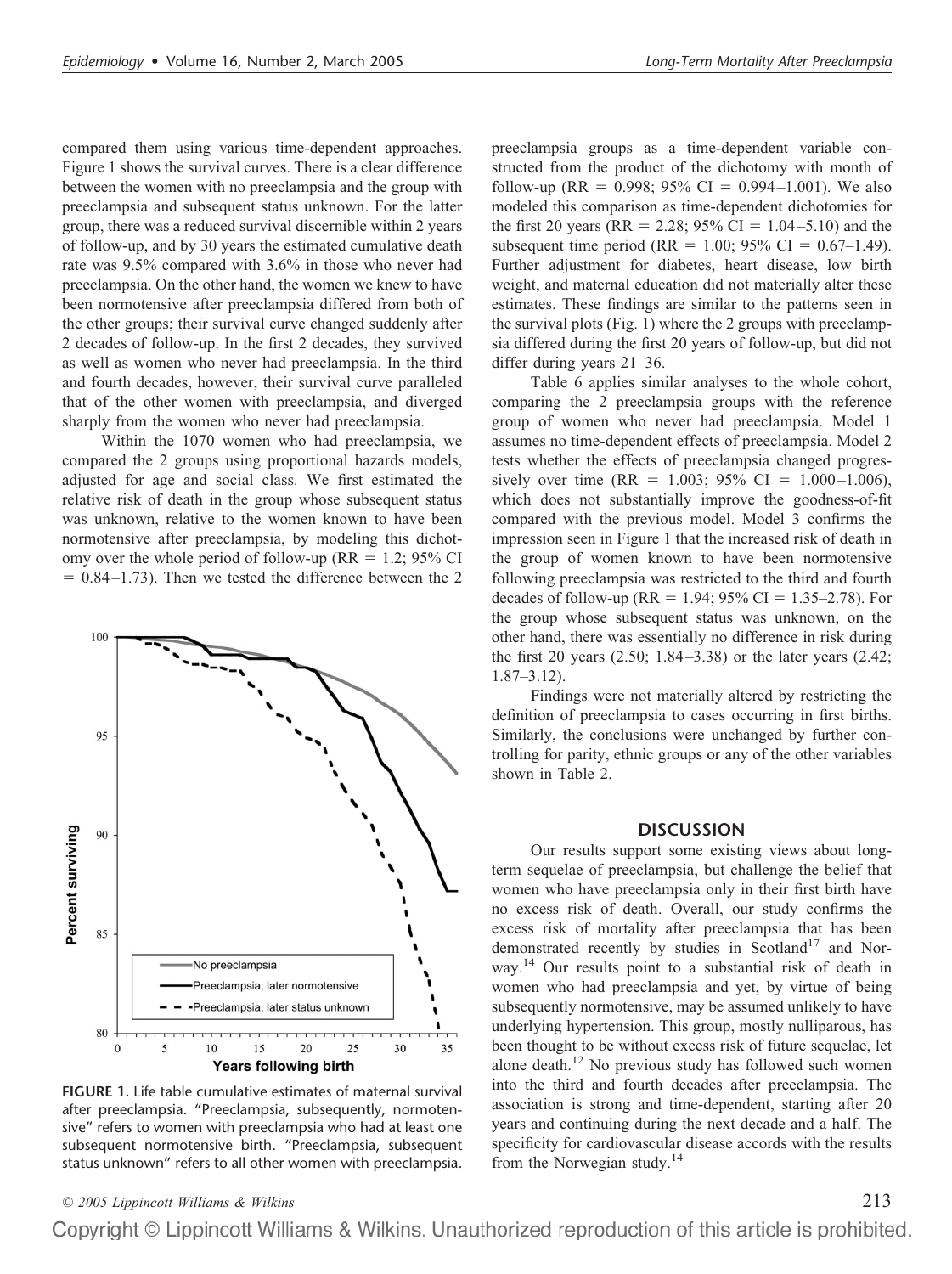|                                         | <b>Known</b> to Be<br><b>Normotensive Later</b><br>$(n = 476)$<br>No. Deaths | <b>Unknown Whether</b><br><b>Normotensive Later</b><br>$(n = 579)$<br>RR (95% CI) | Model<br>$\chi^2$ | df |
|-----------------------------------------|------------------------------------------------------------------------------|-----------------------------------------------------------------------------------|-------------------|----|
|                                         | Model 1: No change over time                                                 |                                                                                   |                   |    |
| Preeclampsia                            |                                                                              |                                                                                   |                   |    |
| Deaths                                  | 52                                                                           | 96                                                                                |                   |    |
| <b>RR</b>                               | 1.95                                                                         | 2.24                                                                              | 1227              | 14 |
| 95% CI                                  | $(1.47 - 2.57)$                                                              | $(1.81 - 2.77)$                                                                   |                   |    |
|                                         | Model 2: Continuous change over time                                         |                                                                                   |                   |    |
| Preeclampsia                            |                                                                              |                                                                                   |                   |    |
| Deaths                                  | 52                                                                           | 96                                                                                |                   |    |
| <b>RR</b>                               | 0.81                                                                         | 1.77                                                                              | 1234              | 16 |
| 95% CI                                  | $(0.32 - 2.03)$                                                              | $(1.00 - 3.10)$                                                                   |                   |    |
| Preeclampsia $\times$ month of survival |                                                                              |                                                                                   |                   |    |
| <b>RR</b>                               | 1.003                                                                        | 1.000                                                                             |                   |    |
| 95% CI                                  | $(1.000 - 1.006)$                                                            | $(0.999 - 1.003)$                                                                 |                   |    |
|                                         | Model 3: Dichotomous change over time                                        |                                                                                   |                   |    |
| Preeclampsia $\times$ month of survival |                                                                              |                                                                                   |                   |    |
| Months $0-240$                          |                                                                              |                                                                                   |                   |    |
| Deaths                                  | 8                                                                            | 31                                                                                |                   |    |
| <b>RR</b>                               | 0.88                                                                         | 1.94                                                                              |                   |    |
| 95% CI                                  | $(0.44 - 1.72)$                                                              | $(1.35 - 2.78)$                                                                   |                   |    |
| Months $241+$                           |                                                                              |                                                                                   | 1240              | 16 |
| Deaths                                  | 44                                                                           | 65                                                                                |                   |    |
| <b>RR</b>                               | 2.50                                                                         | 2.42                                                                              |                   |    |
| 95% CI                                  | $(1.84 - 3.38)$                                                              | $(1.87 - 3.12)$                                                                   |                   |    |
|                                         | Model 0: Without considering preeclampsia                                    |                                                                                   | 1122              | 12 |

**TABLE 6.** Time-Dependent Association\* of Preeclampsia With Risk of Death by Preeclampsia Subgroup and Method of Estimating the Effects

We also confirm that, in the short term, women who are found to be normotensive in another pregnancy after preeclampsia are at no greater risk of death than the general population. This view was put forward Chesley<sup>15</sup> and has been taken up by others14 in the United States, albeit cautiously. Chesley's finding led to speculation that multiparous women with preeclampsia would be more likely to have had the diagnosis confounded by underlying chronic hypertension; this underlying disease, but not the preeclampsia, was thought to be the cause of any subsequent morbidity and mortality.12 However, we show that women with preeclampsia who have subsequently normotensive pregnancies have an excess risk of death in the third and fourth decades of follow up.

What might explain a latent period of 20 years? We speculate that the first steps in endothelial damage, as a precursor of atherosclerosis, might occur at the time of the preeclamptic pregnancy. There is evidence for endothelial cell dysfunction in preeclampsia<sup>1</sup> and oxidative stress may contribute to this dysfunction.<sup>18,19</sup> This endothelial damage, coupled with lipid changes described in preeclampsia, $2^{0}$ might be the first lesions precipitating atherosclerosis changes that progress for 20 years or more before affecting mortality. In short, preeclampsia may either promote or hasten systemic vascular disease.

Although preeclampsia may trigger a cascade of events that result in early mortality, it is also possible that the converse might be true. Women at risk for cardiovascular disease might also be at risk for preeclampsia; this pregnancy complication would thus be a harbinger, a "risk marker," rather than a cause, of future morbidity and mortality.

Our study has the advantage of a prospective design, based on a cohort that is broadly representative of the total population, and follow-up is complete. Data were recorded at the time of birth and then could not be biased in respect of the

214 *© 2005 Lippincott Williams & Wilkins*